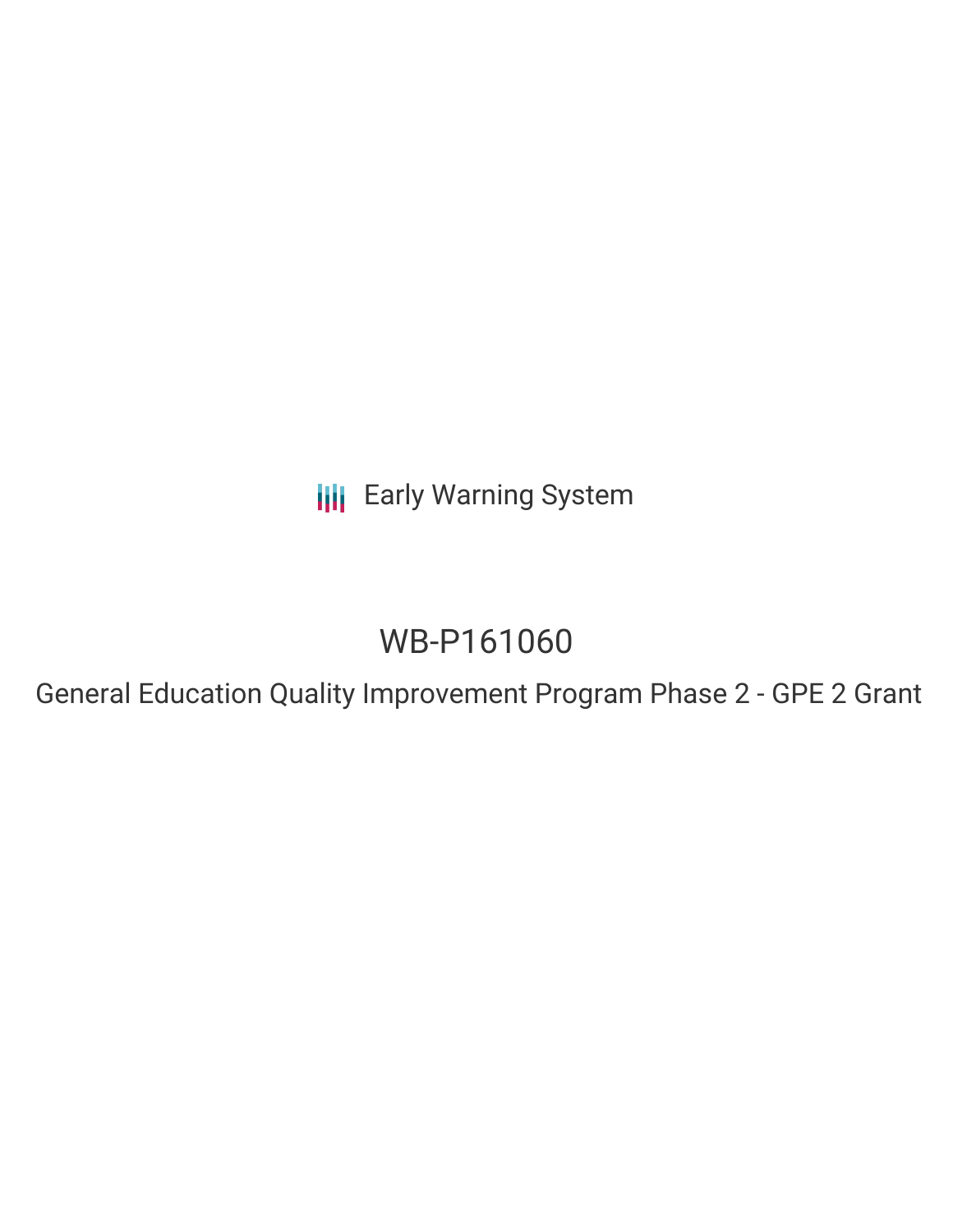

## Early Warning System General Education Quality Improvement Program Phase 2 - GPE 2 Grant

#### **Quick Facts**

| <b>Countries</b>              | Ethiopia                    |
|-------------------------------|-----------------------------|
| <b>Financial Institutions</b> | World Bank (WB)             |
| <b>Status</b>                 | Active                      |
| <b>Bank Risk Rating</b>       | C                           |
| <b>Voting Date</b>            | 2017-07-11                  |
| <b>Sectors</b>                | <b>Education and Health</b> |
| <b>Project Cost (USD)</b>     | $$69.50$ million            |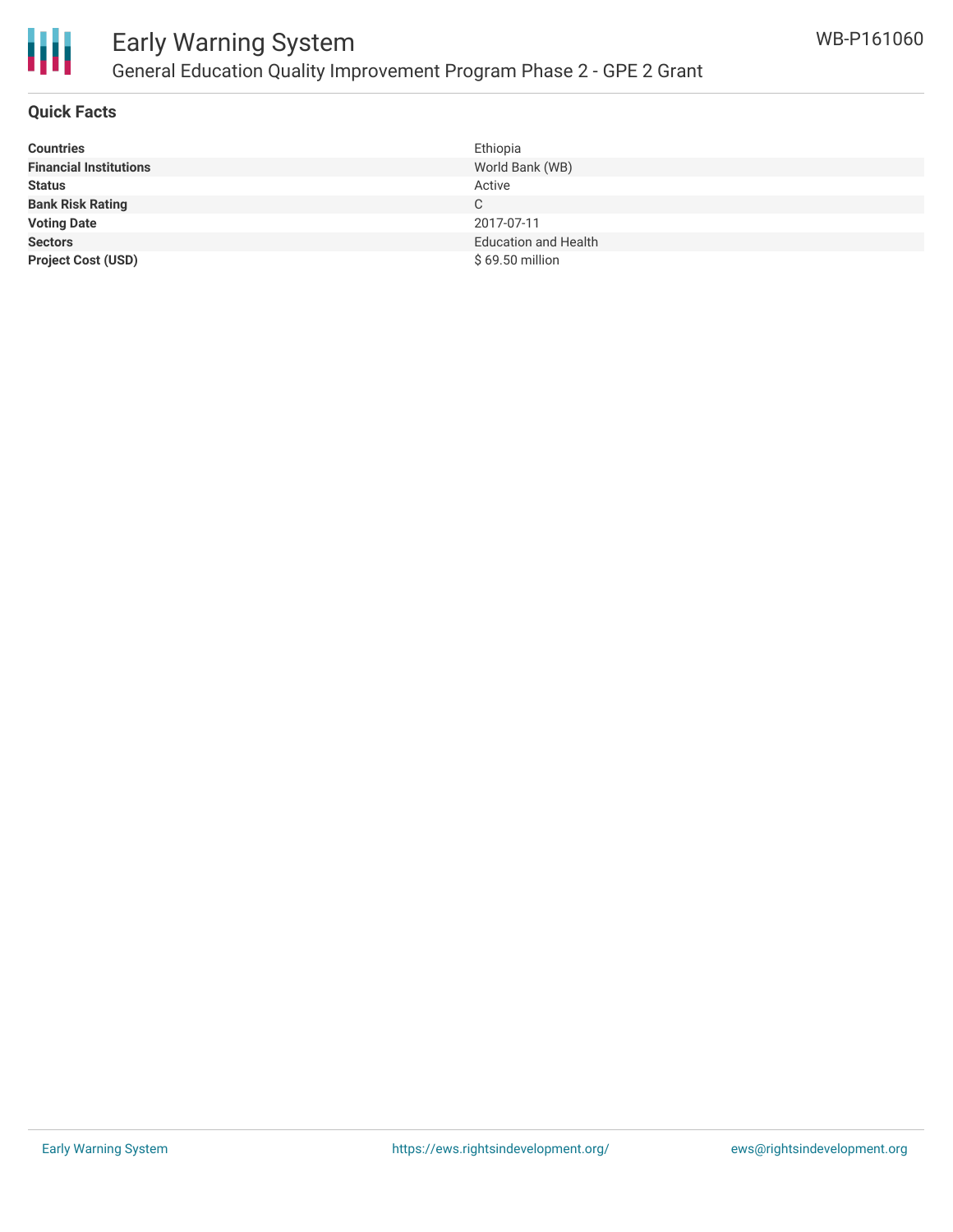

#### **Project Description**

No details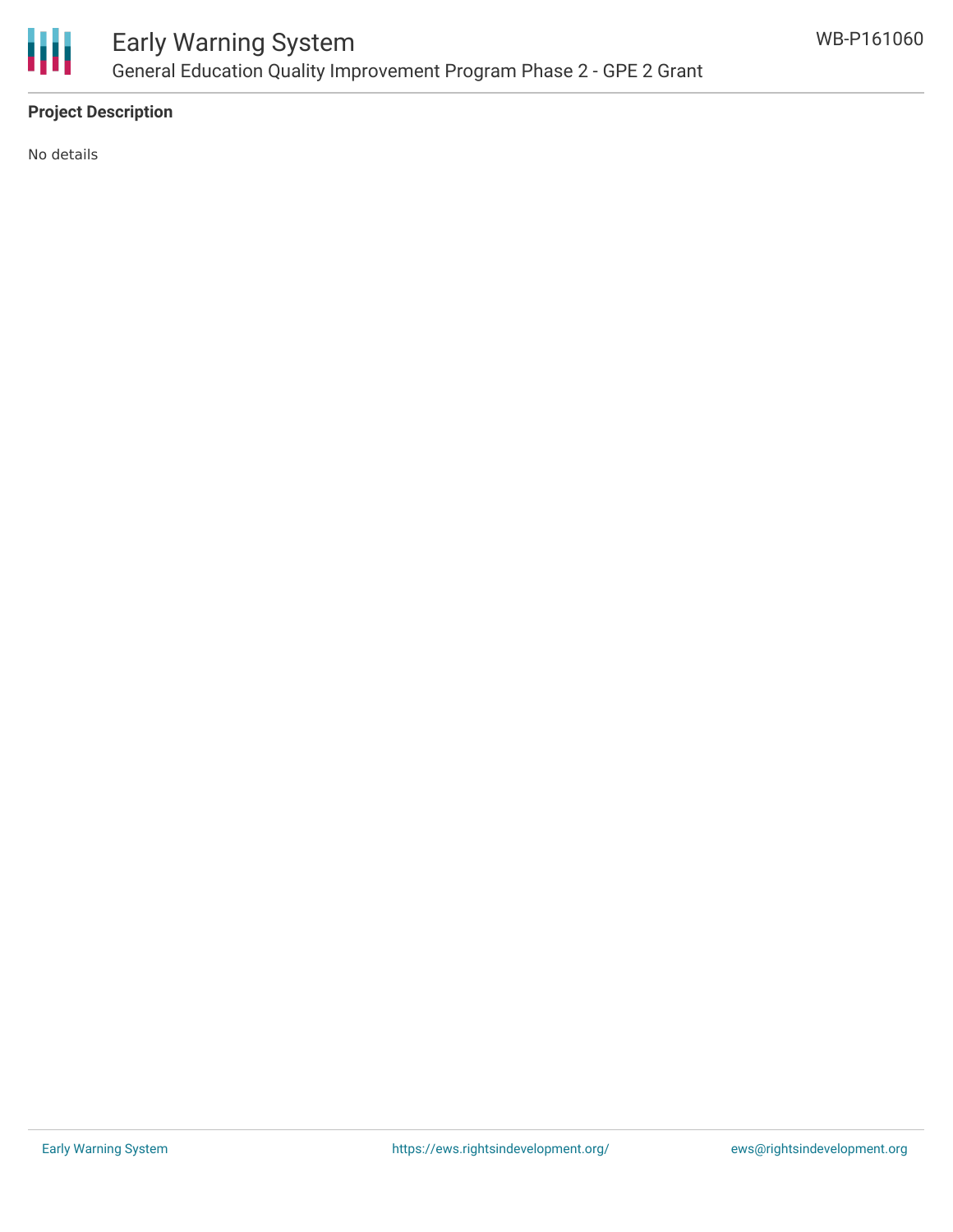

### Early Warning System General Education Quality Improvement Program Phase 2 - GPE 2 Grant

#### **Investment Description**

World Bank (WB)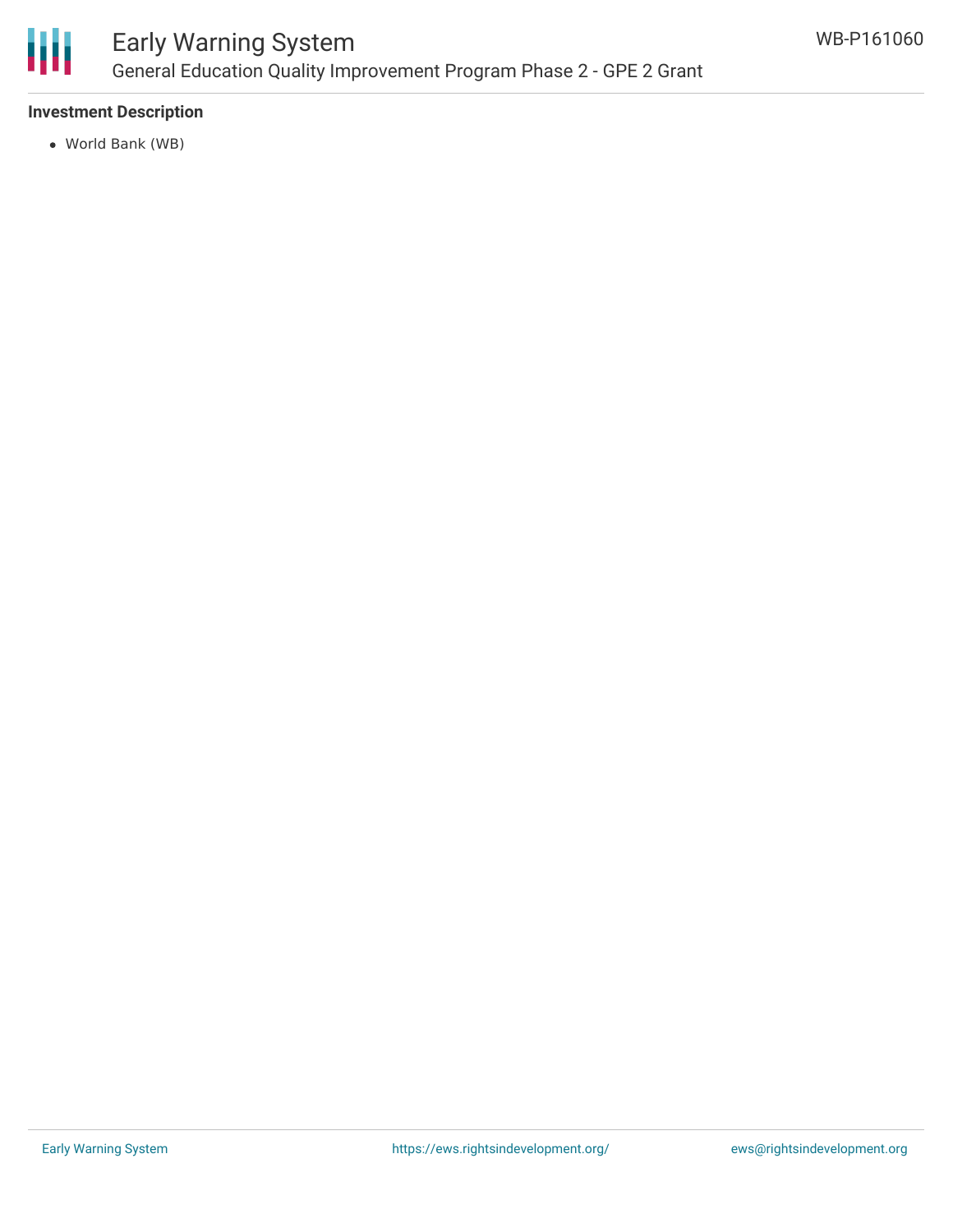# Ш

#### **Contact Information**

Thanh Thi Mai, Hiroshi Saeki

#### ACCOUNTABILITY MECHANISM OF WORLD BANK

The World Bank Inspection Panel is the independent complaint mechanism and fact-finding body for people who believe they are likely to be, or have been, adversely affected by a World Bank-financed project. If you submit a complaint to the Inspection Panel, they may investigate to assess whether the World Bank is following its own policies and procedures for preventing harm to people or the environment. You can contact the Inspection Panel or submit a complaint by emailing ipanel@worldbank.org. You can learn more about the Inspection Panel and how to file a complaint at: http://ewebapps.worldbank.org/apps/ip/Pages/Home.aspx.